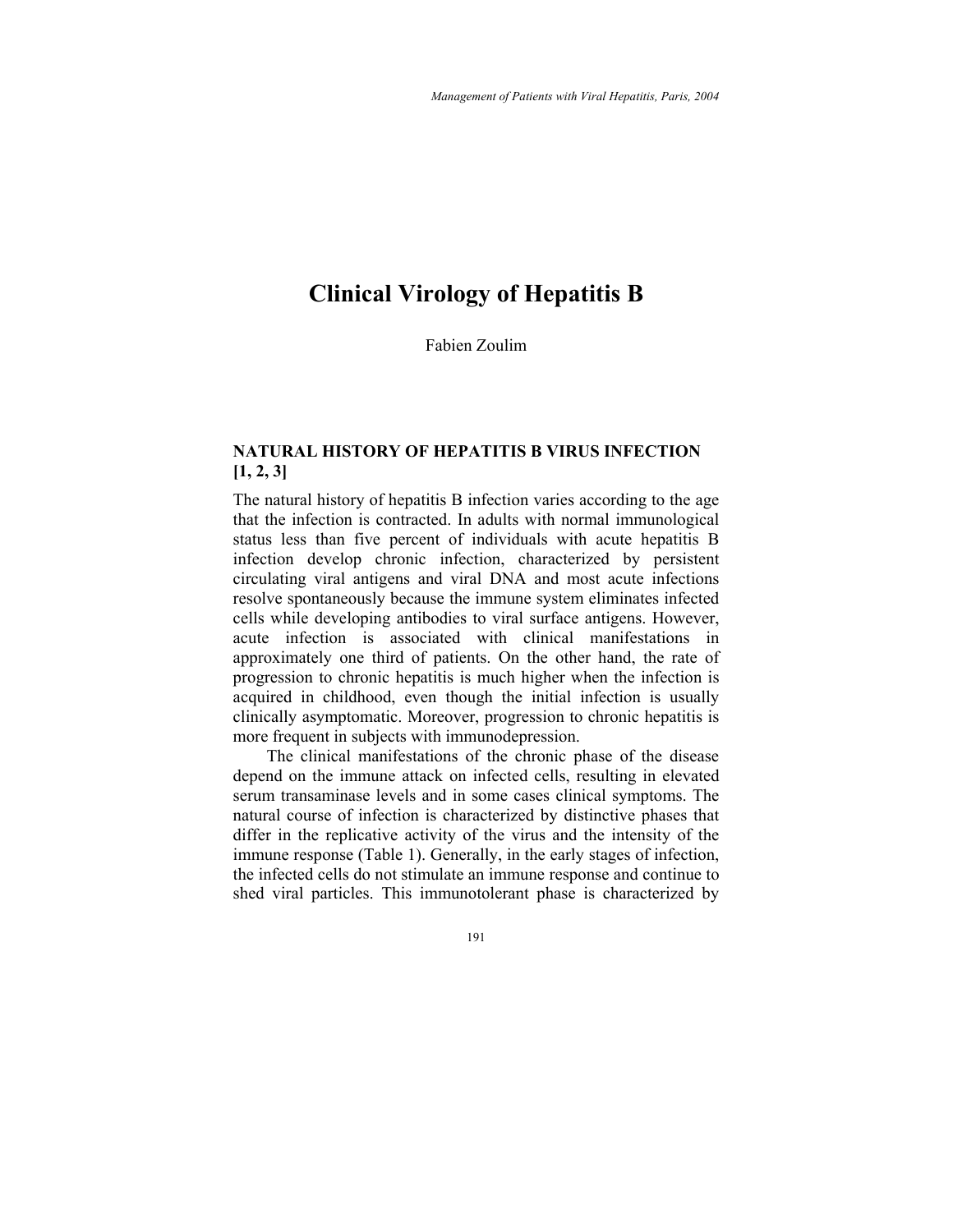high serum levels of viral antigens and DNA and normal transaminase levels. Then the immune system mounts an attack on infected hepatocytes. During this immunoactive stage, serum levels of viral DNA fall, transaminase levels rise, and clinical symptoms may appear. If this stage persists because the immune system fails to control viral infection, liver damage will lead to chronic hepatitis. However chronic infection may remain clinically silent for significant periods. In many patients, hepatitis Be antigen (HBeAg) seroconversion occurs and HBe antigens disappear while anti-HBe antibodies appear, although low levels of DNA may persist. Biological markers of hepatic function normalize. This is predictive of a good clinical outcome, and indicates good immunological control of liver infection (Figure 1). In this phase, patients are inactive carriers of hepatitis B virus. As viral supercoiled DNA persists in the liver, episodes of viral reactivation may occur either spontaneously or because of immune suppression. It should be noted that certain individuals carry hepatitis B strains that bear mutations and prevent HBe antigen expression. These individuals may thus present with active chronic hepatitis without serum HBeAg. The prevalence of chronic HBeAg-negative hepatitis varies from region to region, and is more prevalent in the Mediterranean basin, for example, than elsewhere in Europe. There is also some evidence that this form of hepatitis is associated with more severe liver disease than HBeAg-positive hepatitis. In patients with chronic infection, the incidence of cirrhosis and of hepatocellular carcinoma is less than ten cases per hundred patient years. The five-year mortality rate for uncomplicated chronic hepatitis is 0-2%, for chronic hepatitis with compensated cirrhosis is 14-20% and for chronic hepatitis with decompensation is 70-86%.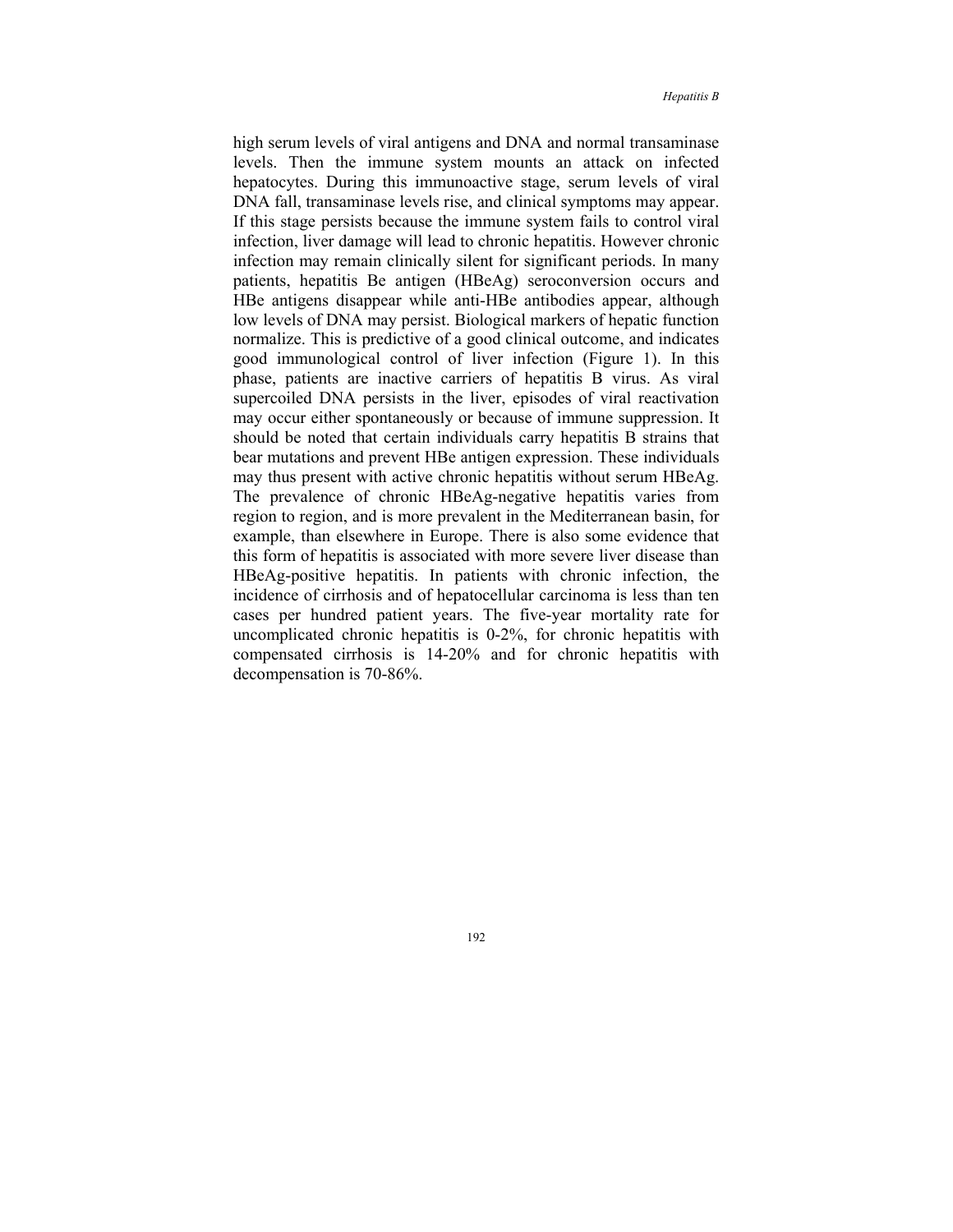| <b>Infection phase</b>                          | <b>Serum markers</b>                                                                                                        | <b>Clinical risk</b>                                                                                                          |  |
|-------------------------------------------------|-----------------------------------------------------------------------------------------------------------------------------|-------------------------------------------------------------------------------------------------------------------------------|--|
| Immunotolerant phase                            | HBV DNA high<br>HBsAg high<br>HBeAg high<br>Transaminases normal                                                            | High risk of<br>transmission to the<br>household                                                                              |  |
| Immunoactive phase<br>Chronic hepatitis         | <b>HBV DNA</b> decrease<br>HBsAg high<br>HBeAg decrease<br>Transaminases high                                               | Development of<br>cirrhosis and HCC                                                                                           |  |
| Low-replicative phase<br>Inactive carrier state | HBV DNA very low<br>HBsAg decrease<br>HBeAg absent, anti-<br>Hbe-positive<br>Transaminases normal                           | Development of HCC<br>Viral reactivation:<br>wild type or pre-core<br>mutant                                                  |  |
| HBsAg clearance phase                           | HBsAg-negative<br>Anti-HBc-positive<br>Anti-HBs-positive<br>or -negative<br>Normal ALT<br>HBV DNA may be<br>positive by PCR | Occult HBV infection<br>Viral reactivation<br>(immune suppression)<br>Transmission of occult<br>HBV (nosocomial<br>infection) |  |

**Table 1:** Evolution of serum markers in the different phases of chronic hepatitis B virus infection.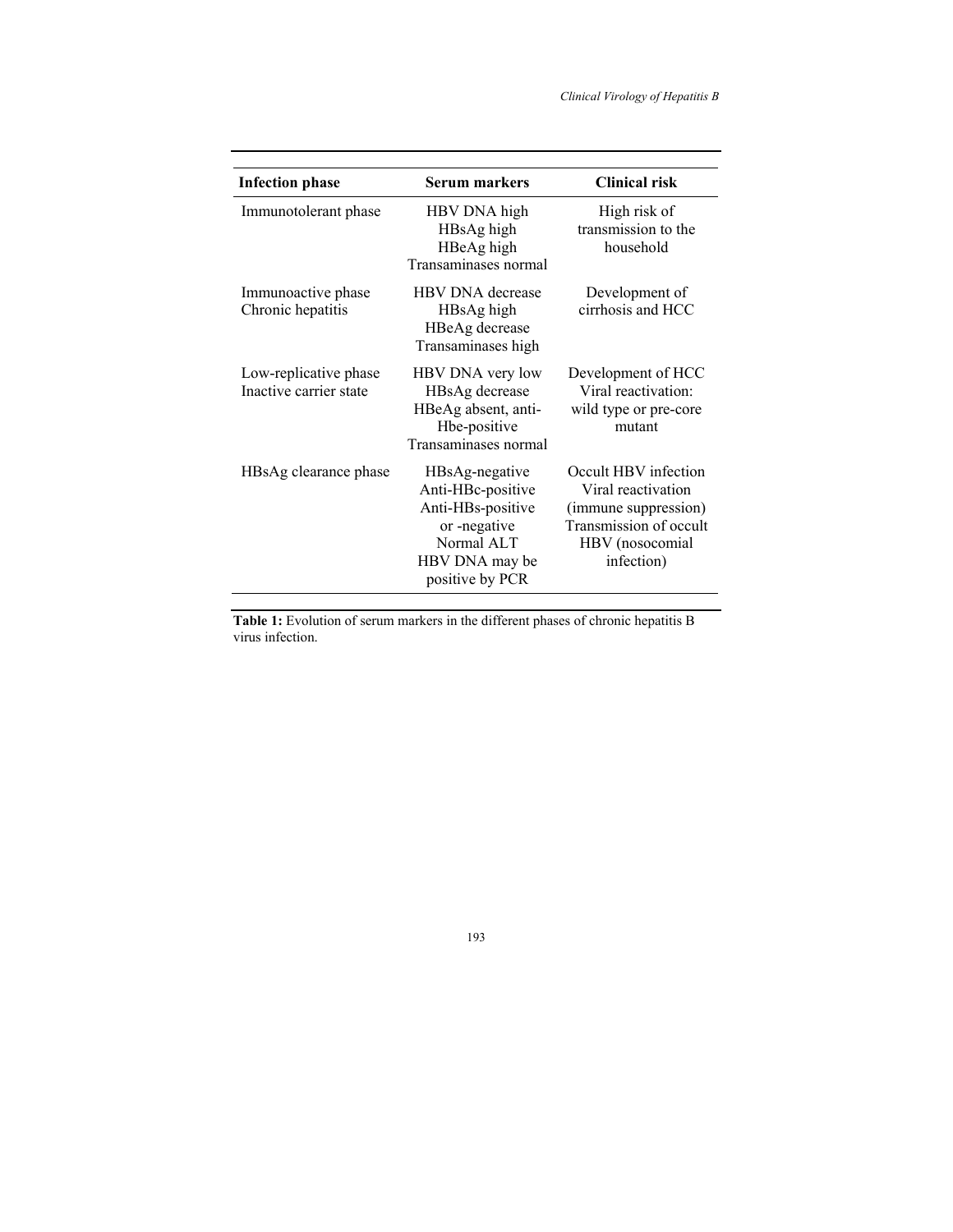

**Figure 1:** Evolution of virological markers during the natural history of chronic hepatitis B.

## **MEASURING VIRAL LOAD**

Since hepatitis B virus infection can remain clinically silent, it is important to have accurate methods to determine the presence of viral replication to monitor treatment outcomes and to identify changes in viral activity before they provoke clinical symptoms. The most rigorous way of determining viral replication is to measure circulating viral DNA. The threshold for risk of liver damage is around  $10<sup>4</sup>$ virions/mL.

A surrogate measure of viral load is the presence of circulating hepatitis B virus e antigen; this method has been extensively used because it is inexpensive and relative simple compared to DNA measurement. Loss of this antigen and the appearance of anti-HBe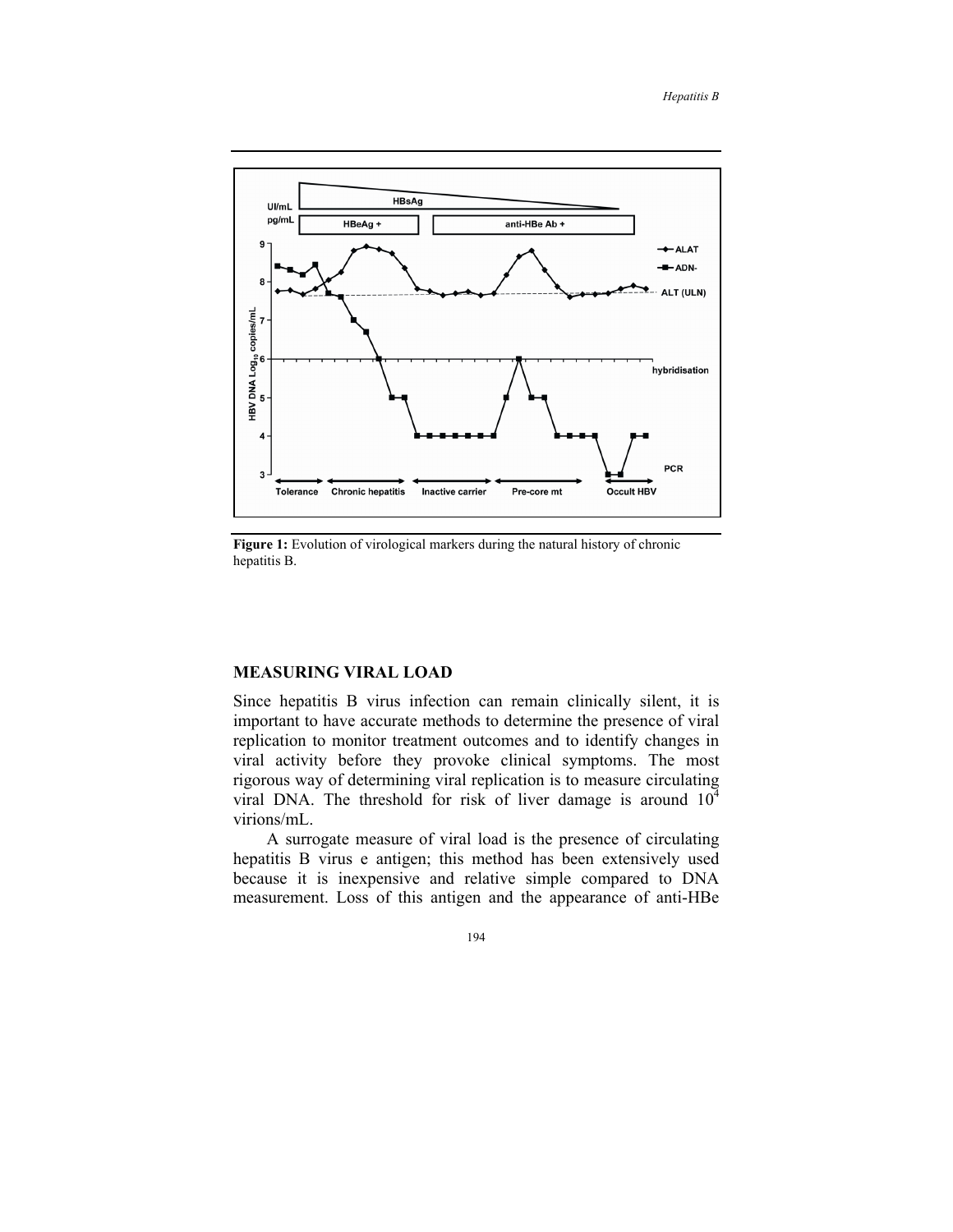antibody (HBeAg seroconversion) is associated with a decrease in viral DNA titers to below  $10^4$  copies/mL and clinical remission. However, certain variants of the hepatitis B virus carry mutations in the pre-core region of the HBV genome encoding the HBeAg that prevent determination of serological status.

## **MONITORING TREATMENT EFFICACY AND RESISTANCE**

Patients with hepatitis B treated with antiviral drugs must be closely monitored to assess virological efficacy and to detect any treatment resistance as early as possible. This requires the measurement of viral load, genotyping of viral DNA and assessment of hepatic function (Figure 2).



**Figure 2:** Time-course of emergence of antiviral resistance as measured by evolution of viral load (**- -**) and serum transaminases (**—**).

#### **SEROLOGICAL ASSAYS**

Regular monitoring of viral markers is necessary to evaluate the virological response to therapy and treatment end-points. In wild type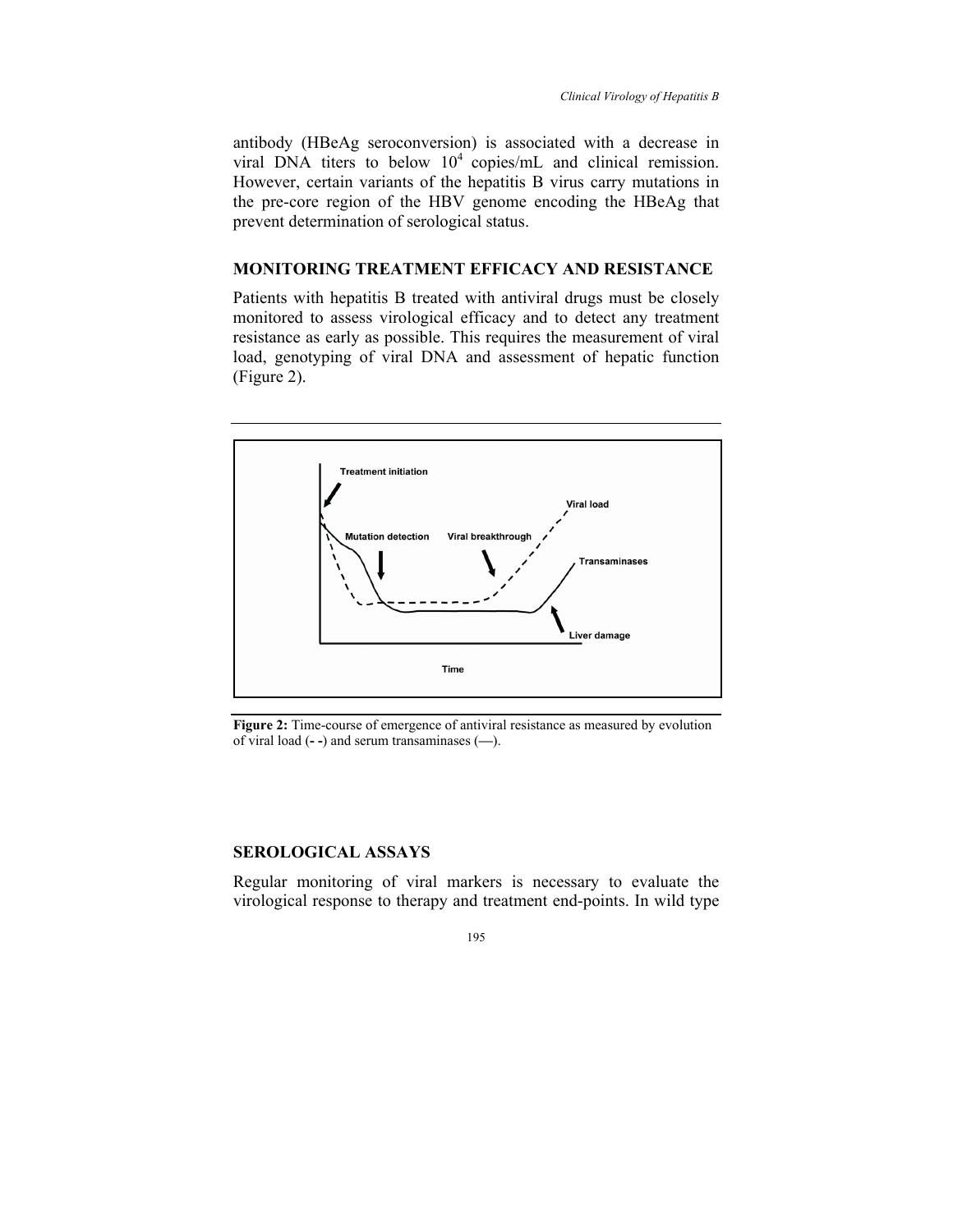virus infected patients, HBeAg seroconversion is one of the major aims of antiviral therapy. Usually, it follows a rapid decline in serum viral load that may lead to a restored hepatitis B virus (HBV) specific T cell immune response [4, 5]. In patients infected with a pre-core mutant, hepatitis B surface antigen (HBsAg) clearance is a major endpoint.

#### **VIRAL LOAD**

Measuring viral load in serum is important to characterize the early virological response and to detect viral breakthrough. Viral breakthrough is generally defined as an increase in viral load of one log unit compared to the nadir value (lowest viral load obtained during therapy). Breakthrough indicates that the resistant strain has become dominant and that the proportion of hepatocytes infected with this strain and actively shedding the virus has become significant. This is a sign of treatment failure and indicates that the patient is again at risk of developing clinically symptomatic hepatitis (Figure 2).

The most recent assays to quantify intrahepatic viral covalently closed circle DNA (cccDNA) show that the kinetics of clearance during adefovir dipivoxil therapy are much slower than that of serum viral load and total intrahepatic viral DNA. These studies suggest that viral cccDNA decline is mainly a result of the inhibition of intracellular recycling and not of a non-cytolytic process. Mathematical modeling suggests that 14 years of therapy would be required to clear viral cccDNA from the liver [6].

## **GENOTYPING**

Genotyping is the only way to confirm that clinical resistance is due to the emergence of a drug-resistant variant strain of hepatitis B. Genotyping has several functions. First, the use of very sensitive assays is the best way to detect resistant strains before viral breakthrough has taken place. This is because resistant strains mainly infect uninfected cells to become the dominant strain while hepatocytes containing the previously dominant drug-sensitive strain are eliminated from the liver. Thus there is a lag between the appearance of a drug-resistant variant that actively sheds virions, the colonization of the liver by this variant and viral breakthrough. The length of time of this lag period depends on the rate that the immune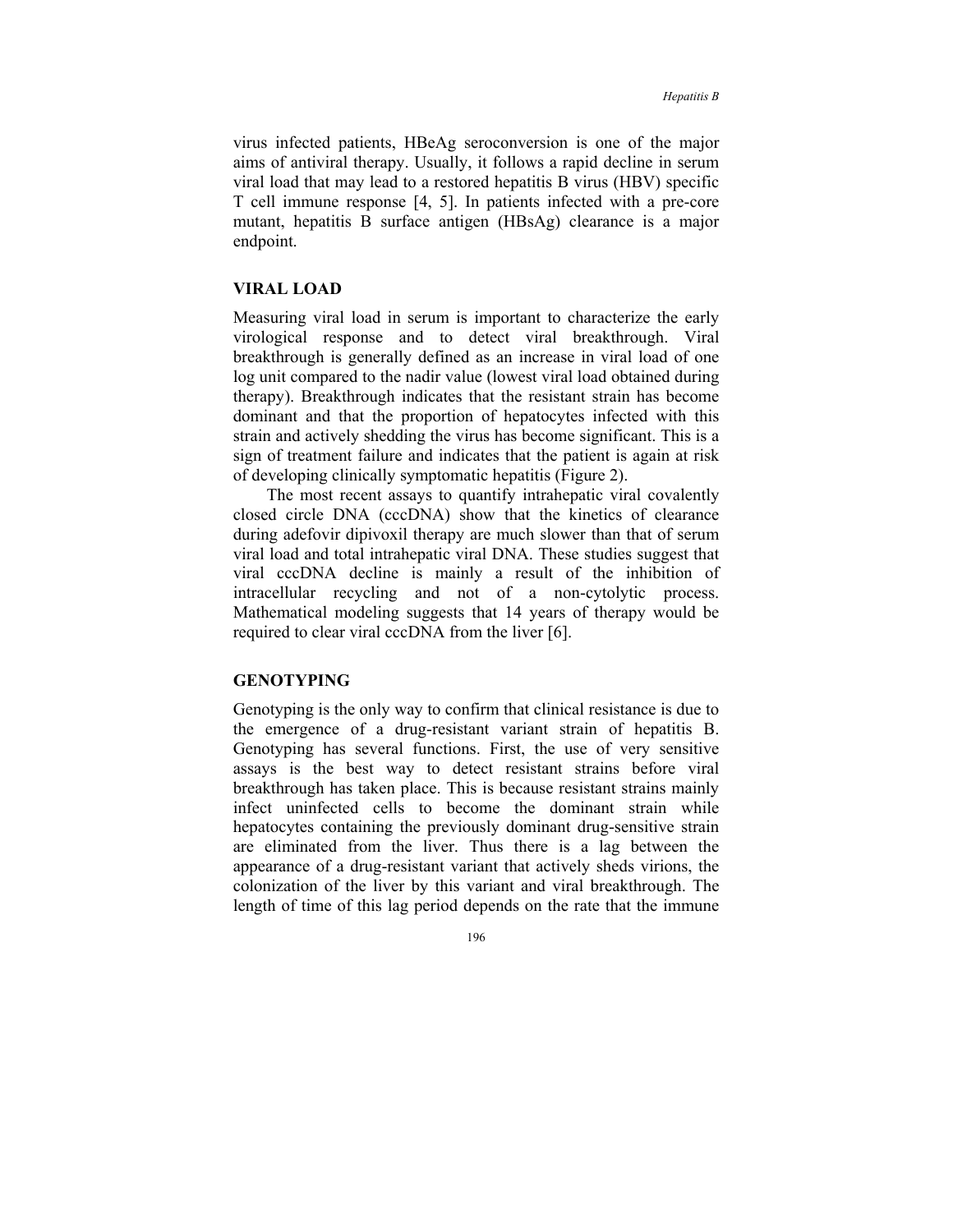system removes the wild type virus infected hepatocytes so that they are replaced with healthy cells. Thus, resistant strains may be detected in plasma before any noticeable change occurs in viral load. The interval between detection of drug-resistant strains in patients treated with lamivudine has been shown to precede viral breakthrough by 4 to 6 months [7]. This is important because suitable treatment may be started to control replication of the resistant strain and to prevent worsening of liver disease.

The second reason to use genotyping to identify resistant strains rather than waiting for viral breakthrough is to determine the genetic variant, and to choose the most appropriate alternative treatment in relation to the sensitivity of the variant to antiviral drugs. This will become increasingly relevant as new antiviral drugs with different resistance profiles become available. Furthermore, genotyping confirms the diagnosis of drug resistance by identifiying specific viral mutants thus ruling out any questions about patient compliance.

Different methods are available for genotyping viral strains (Table 2). Direct sequencing identifies all possible mutations including previously unknown mutations. This is particularly pertinent in patients receiving new nucleoside analogs that do not yet have any resistance profiles. However, genotyping can only be used if the proportion of the strain in the total viral population is significant, around 20%. In addition, if multiple mutations are identified direct sequencing cannot determine if they originate from one or multiple strains. This problem can be solved by cloning individual viral strains before sequencing, although this technique is too labor intensive to be used in routine screening. Hybridization with oligonucleotide probes or restriction enzyme polymorphism can be easily automated, but these techniques only identify previously characterized mutations. Hybridization with specific oligonucleotide probes is more sensitive than direct sequencing of Polymerase Chain Reaction (PCR) products, since a minor mutant can be detected even if it is as little as 5% of the total viral population [8]. Although it is only under development for the moment, DNA chip technologies would allow large scale screening of multiple mutations in viral sequences (Table 3).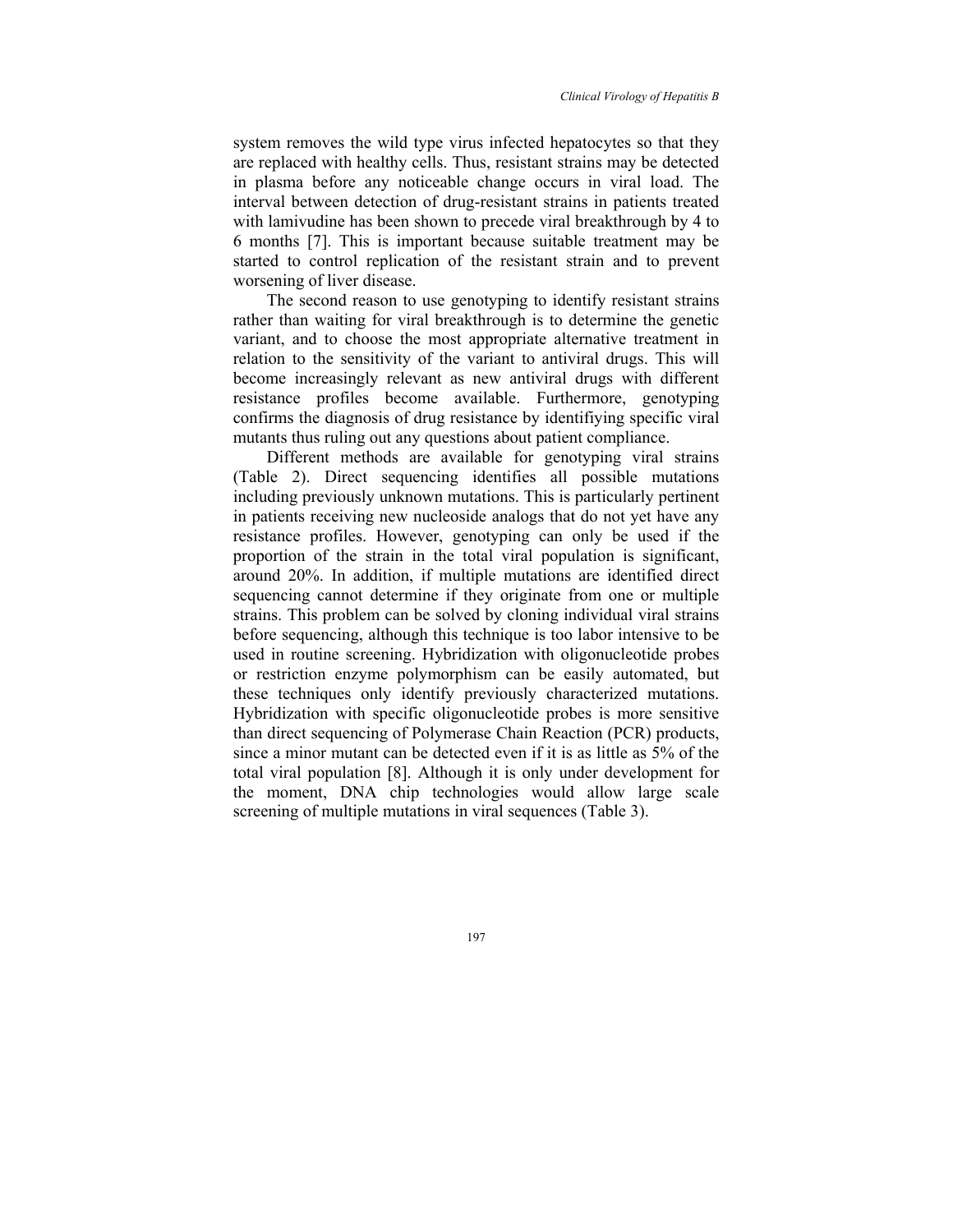Direct sequencing using RT-PCR Sequencing of cloned viral DNA Hybridization using specific oligonucleotide probes (Lipa) Size polymorphism of fragments after restriction enzyme digestion DNA chip technology

**Table 2:** Available methods for genotyping of hepatitis B viral strains.

|                                         |                                             | Lamivudine Emtricitabine                    | Adefovir<br>dipivoxil                    |                             | Entecavir Telbivudine |
|-----------------------------------------|---------------------------------------------|---------------------------------------------|------------------------------------------|-----------------------------|-----------------------|
| Resistance<br>mutations                 | M204V<br>M204I                              | M204V<br>M204I                              | N236T<br>A181V/T                         | S202G<br>S <sub>202</sub> I | M204I                 |
|                                         |                                             |                                             |                                          | T184G<br>M250V              |                       |
| Compensatory<br>mutations               | V173L<br>L180M                              |                                             |                                          |                             |                       |
| Drugs active<br>on resistant<br>mutants | Adefovir<br>Tenofovir<br>Entecavir<br>$+/-$ | Adefovir<br>Tenofovir<br>Entecavir<br>$+/-$ | Lamivudine<br>Emtricitabine<br>Entecavir |                             | Adefovir<br>Tenofovir |

**Table 3:** Main polymerase mutants responsible for drug resistance.

## **PHENOTYPING ASSAYS**

The phenotype of HBV clinical isolates can now be analyzed. Rapid cloning of the entire HBV genome or the polymerase gene of the virus in appropriate vectors allows transfection of single or multiple HBV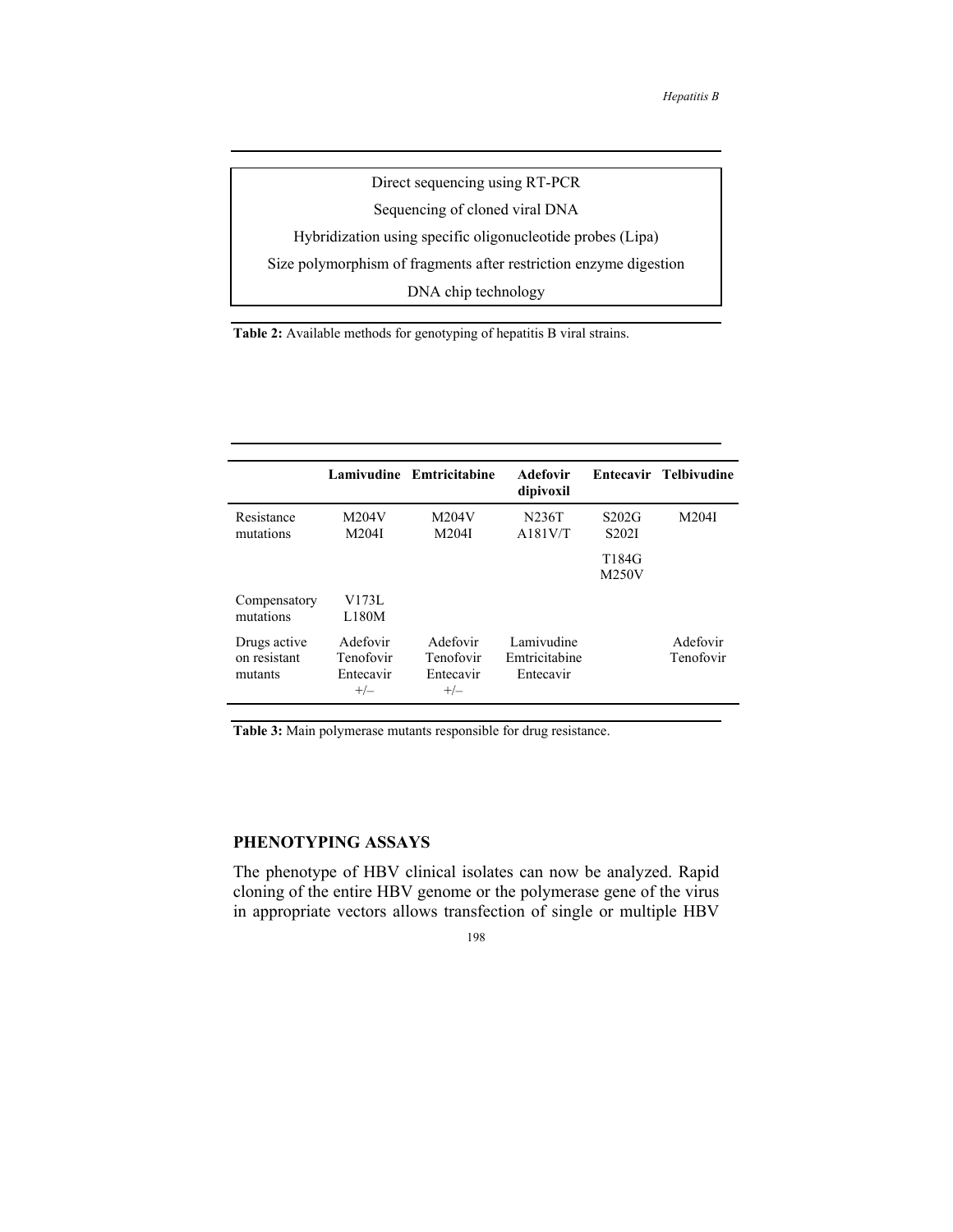clones in hepatoma cell lines to study their replication capacity and sensitivity to drugs [9, 10]. These assays can be used to show that the M204I and L180M+M204V polymerase mutants confer resistance to lamivudine and have a lower replication capacity than the wild type virus and to characterize the newly identified N236T polymerase mutant that causes adefovir resistance [11]. These assays may become critically important as more drugs become available and more resistant mutants are selected by therapy. They also show that combined therapy with compounds that do not have cross-resistance should prevent or significantly delay the selection of drug resistant viruses.

## **BIOCHEMICAL ASSAYS**

Serum transaminases should be monitored as a marker of hepatic function. Elevated transaminases suggest that the immune system is no longer controlling the infection and that extensive lysis of hepatocytes is occurring. This is a signal that a new round of clinical symptoms may occur, since severe acute exacerbation of the disease can be observed in some patients in association with viral resistance. However, alanine aminotransferase (ALT) flares are usually preceded by an increase in viral DNA titers, suggesting that close monitoring of viral markers is required for optimal management of patients receiving antiviral therapy.

#### **MONITORING PROTOCOLS**

The choice of a monitoring protocol should take into account the clinical status and history of the patient (for example, HBeAg seroconversion, other risk factors for hepatic disease, immunological status) [12, 13]. The cost of monitoring is significant and will influence the public health policy on the type and frequency of tests when allocating resources. Treatment cost will also be considered in the future, but it should be weighed against the rate of drug resistance for each drug as well as the cost of management of drug resistant patients.

An optimal monitoring regime would be to follow the emergence of mutations using genotyping while measuring viral load, serological status and transaminases. This would provide information about the emergence of potentially resistant strains before intrahepatic spread of the mutant and viral breakthrough, and allow a suitable treatment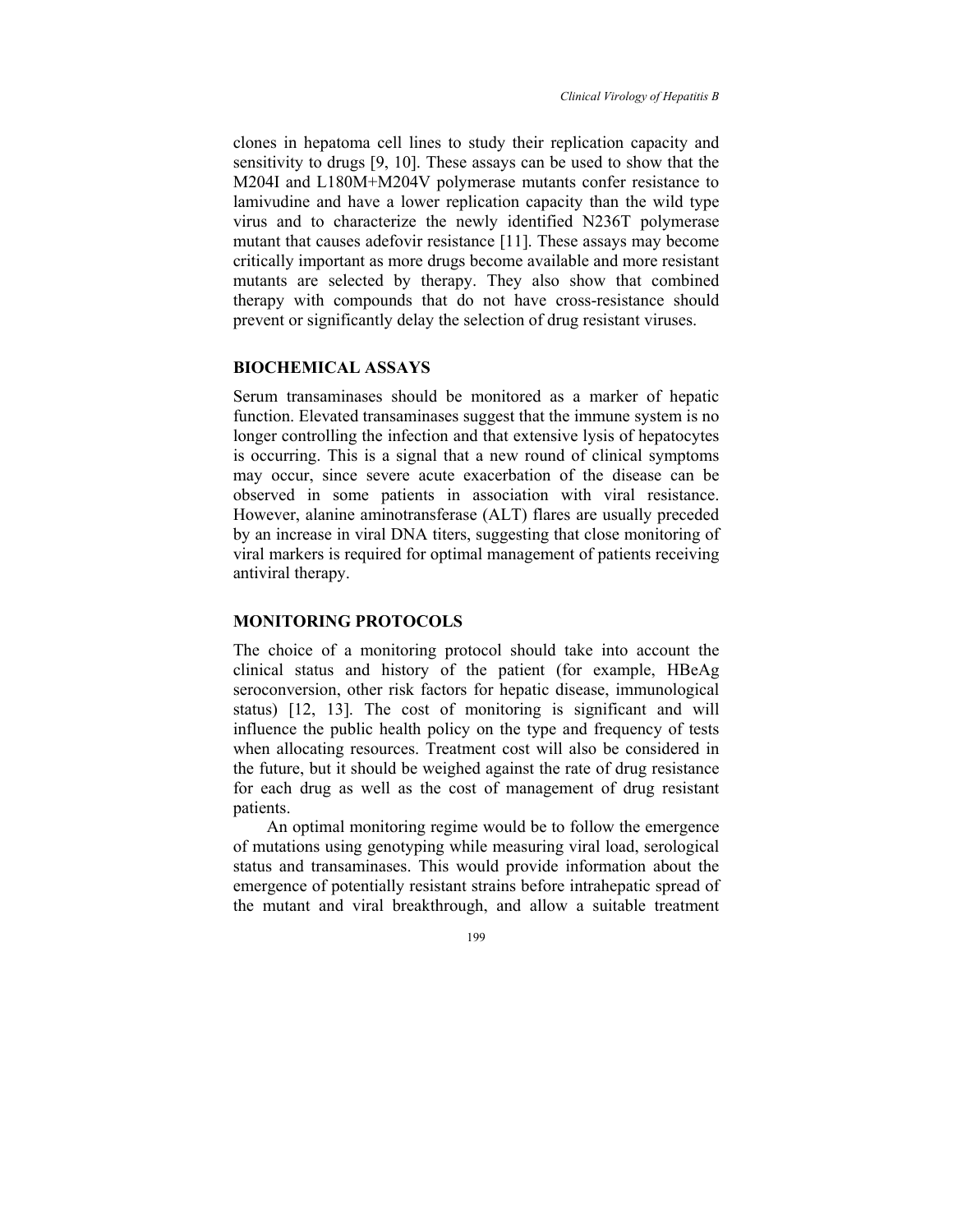strategy to be begun. However, DNA sequencing is resource-intensive and may not be considered cost-effective for routine monitoring, although this may change if DNA chip technology could be used for automated screening. To guarantee consistency, DNA sequencing may also need to be performed by reference centers. The risk of emergence of resistant strains with currently available antiviral drugs may also affect the decision on the need for regular DNA sequencing. Although genomic assays are obviously of interest, there is no consensus on the optimal frequency of these tests.

The frequency of monitoring depends on the severity of hepatitis and the treatment duration. If treatment has been stopped, monitoring of biochemical and virological markers should be continued because of the risk of viral reactivation.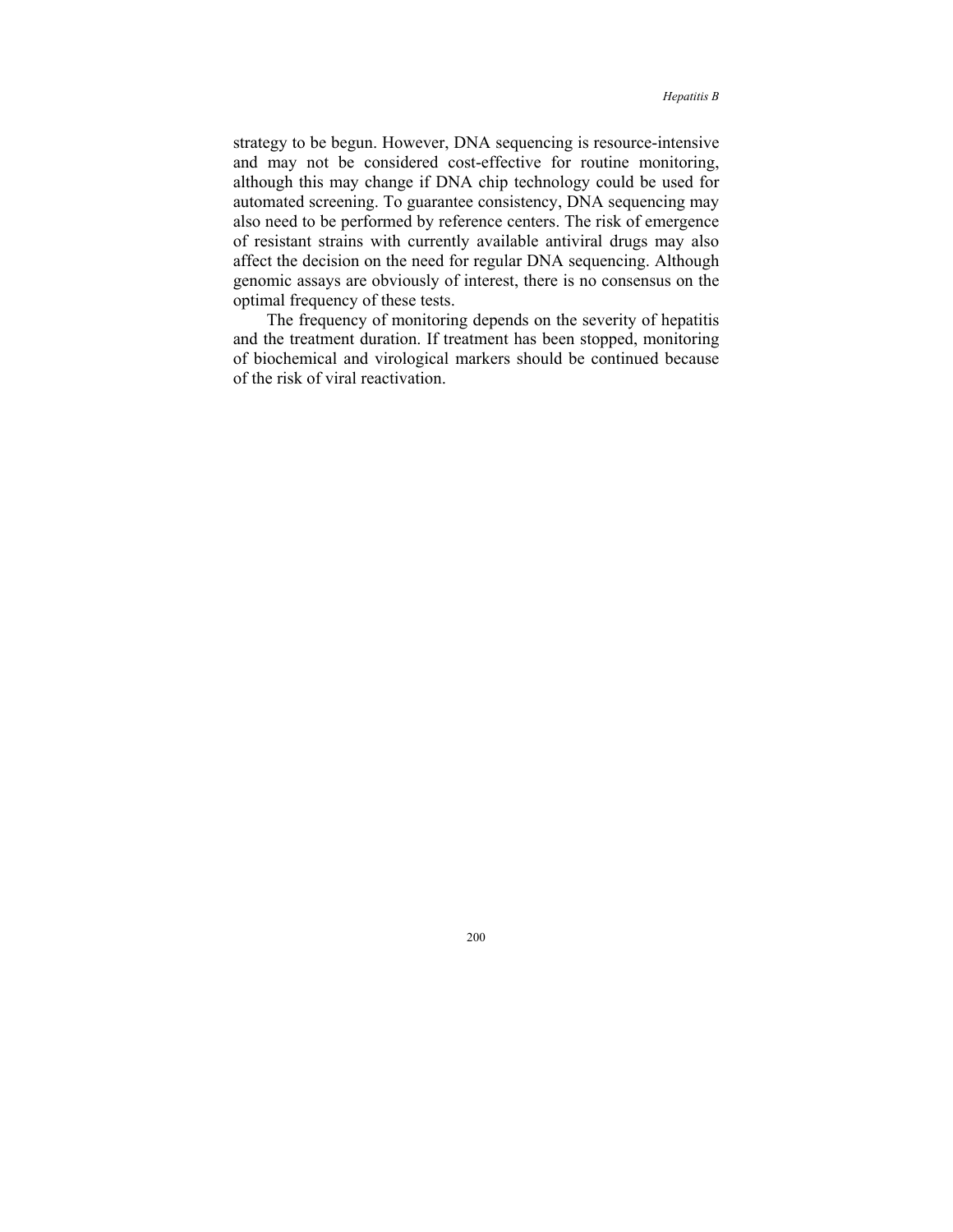## **REFERENCES**

- 1. Lee WM. Hepatitis B virus infection. N Engl J Med 1997;337:1733-1745.
- 2. Lok AS, McMahon BJ. Chronic hepatitis B. Hepatology 2001;34:1225-1241.
- 3. EASL Consensus Conference Statement J Hepatol 2003;39:S3-S25.
- 4. Boni C, Penna A, Ogg GS, Bertoletti A, Pilli M, Cavallo C, Cavalli A, Urbani S, Boehme R, Panebianco R, Fiaccadori F, Ferrari and C. Lamivudine treatment can overcome cytotoxic T-cell hyporesponsiveness in chronic hepatitis B: new perspectives for immune therapy. Hepatology 2001;33:963- 971.
- 5. Werle B, Cinquin K, Marcellin P, Pol S, Maynard M, Trepo C, Zoulim F. Evolution of hepatitis B viral load and viral genome sequence during adefovir dipivoxil therapy. J Viral Hepat 2004;11:74-83.
- 6. Werle B, Bowden S, Locarnini S, Wursthorn K, Petersen J, Lau G, Trepo C Goodman Z, Xiong S, Delaney W, Brosgart C , Wulfsohn M, Gibbs C, Zoulim F. Persistence of intrahepatic viral ccc DNA during the natural history of chronic hepatitis B and decline during adefovir dipivoxil therapy. Gastroenterology 2004 (in press).
- 7. Nafa S, Ahmed S, Tavan D, Pichoud C, Berby F, Stuyver L, Johnson M, Merle P, Abidi H, Trepo C, Zoulim F. Early detection of viral resistance by determination of hepatitis B virus polymerase mutations in patients treated by lamivudine for chronic hepatitis B. Hepatology 2000, 32:1078-1088.
- 8. Lok AS, Lai CL, Leung N, Yao GB, Cui ZY, Schiff ER, Dienstag JL, Heathcote EJ, Little NR, Griffiths DA, Gardner SD, Castiglia M. Long-term safety of lamivudine treatment in patients with chronic hepatitis B. Gastroenterology 2003;125:1714-1722.
- 9. Durantel D, Durantel S, Pichoud C, Werle B, Brunelle MN, Trépo C, Zoulim F. A New strategy for assessing drug susceptibility and studying replication capacity of clinical isolates of human hepatitis B virus. Hepatology 2004;(in press).
- 10. Yang H, Westland C, Xiong S, Delaney WE 4th. In vitro antiviral susceptibility of full-length clinical hepatitis B virus isolates cloned with a novel expression vector. Antiviral Res 2004;61:27-36.
- 11. Villeneuve JP, Durantel D, Durantel S, Westland C, Xiong S, Brosgart CL, Gibbs CS, Parvaz P, Werle B, Trepo C, Zoulim F. Selection of a hepatitis B virus strain resistant to adefovir in a liver transplantation patient. J Hepatol 2003;39:1085-1089.
- 12. Lok AS, Zoulim F, Locarnini S, Mangia A, Niro G, Decraemer H, Maertens G, Hulstaert F, De Vreese K, Sablon E. Monitoring drug resistance in chronic hepatitis B virus (HBV)-infected patients during lamivudine therapy: